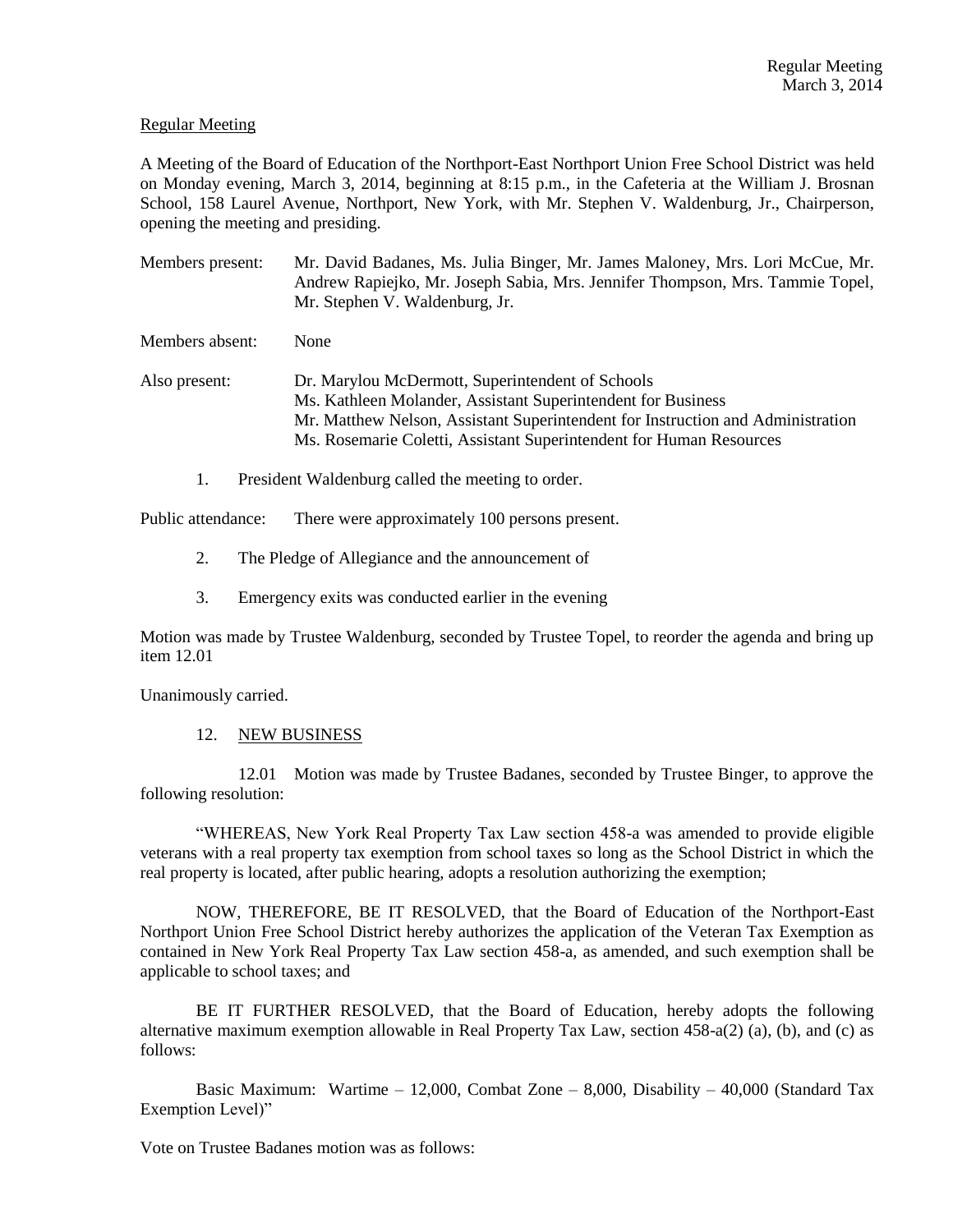YES: Mr. Badanes, Ms. Binger, Mr. Maloney, Mrs. McCue, Mrs. Thompson

NO: Mr. Rapiejko, Mr. Sabia, Mrs. Topel, Mr. Waldenburg

Motion passed.

## 4. APPROVAL OF MINUTES

4.01 There were no minutes for approval.

# 5. SPECIAL REPORTS/ANNOUNCEMENTS FROM THE SUPERINTENDENT

5.01 Upcoming Meetings

President Waldenburg reviewed the upcoming Board Meetings of March  $10^{th}$ , March  $17^{th}$  and March  $24^{th}$ .

# 6. COMMUNICATIONS

6.01 E-mail from Ms. Jennifer McGraw, Northport Cow Harbor Soccer Club, re: Columbus Weekend Cow Harbor Soccer Tournament.

Mr. Dennis Kropp addressed the Board for Ms. McGraw, and asked the Board to consider modifying the Board policy regarding Use of Facilities to allow the club to use the fields before 11:00 am on the Sunday of Columbus Day Weekend for their tournament.

After a brief discussion, President Waldenburg stated that the best way to move forward is for the Board to modify the policy and set aside time to have a public discussion regarding it.

### 7. PUBLIC PARTICIPATION

Name Comment

Antoinette Blanck Asked when the Board will be prepared to provide the community with a revised UTN President calendar for the current school year

Dr. Marylou McDermott, Superintendent of Schools, stated that she will have the information at the March  $10<sup>th</sup>$  Board meeting.

Motion was made by Trustee Badanes, seconded by Trustee Maloney, to approve all items under 8. and 9., including the revised page 7 to item 8.01 – Personnel Actions Report.

### 8. SUPERINTENDENT'S REPORT, GENERAL – FOR BOARD ACTION

8.01 Personnel Actions Report, dated March 3, 2014, attached and made part of the official minutes, including revised page 7.

### 8.02 Approving Schedule J – Committee on Special Education

- 9. SUPERINTENDENT'S REPORT, FINANCIAL FOR BOARD ACTION
	- 9.01 Taking specified action on the following BIDS:

EDUCATIONAL: 9.01.1 AWARD: Physical Education Supplies & Equipment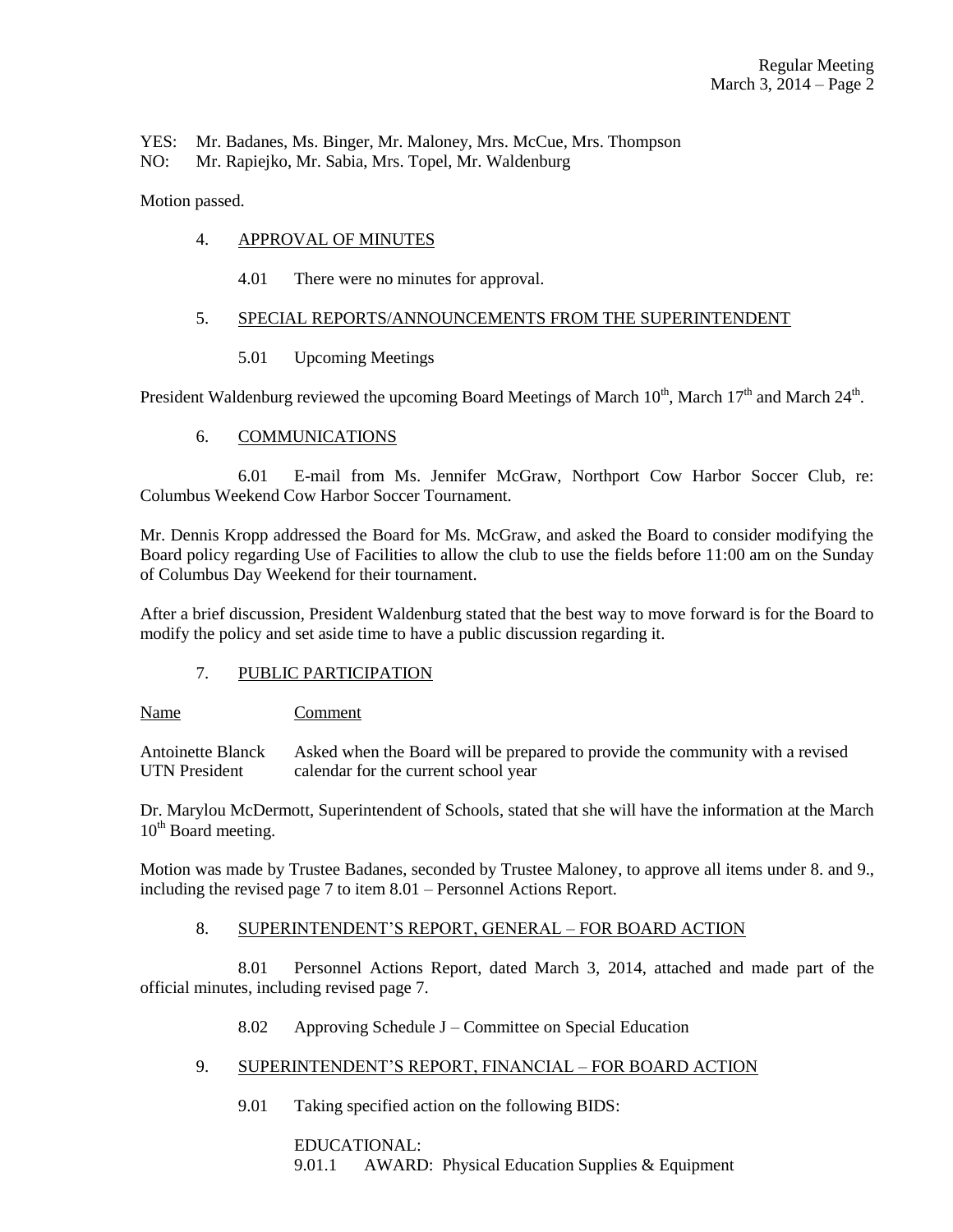#### 9.01.2 AWARD: Art Supplies & Equipment

9.02 Approving the following resolution authorizing piggybacking on the Erie1 BOCES Contract for toners and cartridges:

"WHEREAS, the Erie1 BOCES had made available to other municipalities a contract for toners and cartridges; and

WHEREAS, said contract for toners and cartridges was let to our bid consistent with the requirements of General Municipal Law, section 103; and

WHEREAS, the Northport-East Northport U.F.S.D. is permitted to utilize said contract in accordance with the terms and conditions of the bid and requirements of General Municipal Law, section 103; and

NOW, THEREFORE, BE IT RESOLVED, that the Board of Education hereby authorizes the purchase of toner and cartridges from Erie1 BOCES in accordance with the requirements of General Municipal Law, section 103"

9.03 Approving the following Change Order:

9.03.1 Change Order No. 1, dated November 6, 2013, SED Project #58-04-04- 03-0-008-019, Switchgear Replacement & Field Irrigation at Northport Middle School, credit in the amount of \$9,930.00

9.04 Approving the following Allowance Authorizations:

9.04.1 Allowance Authorization #1, SED Project #58-04-04-03-0-008-019, Electrical Switchgear Replacement at Northport Middle School, in the amount of \$1,006.01

9.04.2 Allowance Authorization #2, SED Project #58-04-04-03-0-008-019, Electrical Switchgear Replacement at Northport Middle School in the amount of \$2,696.07

9.05 Approving the following resolution:

"BE IT RESOLVED, that the Board of Education hereby gratefully accepts a donation of \$5,035.40 from Northport-East Northport residents whose names are more fully set forth in the attached document, for the purpose of the Northport High School Orchestra trip to Boston and increase the 2013- 2014 budget code A2110.401000.2100 by \$5,035.40 for this purpose.

BE IT RESOLVED, that the Board of Education hereby approves an increase in the revenue code A2705 of the 2013-2014 budget by \$5,035.40 with the understanding that this increase in revenue is the result of donations from Northport-East Northport residents."

9.06 Approving the following resolution:

"RESOLVED, that the Board of Education accept the donation of \$65.81 toward the purchase of supplies for Northport Middle School and increase the 2013-2014 budget code A2110.5030.23.0300 by \$65.81 for this purpose

RESOLVED, that the Board of Education hereby approves an increase in the revenue code A2705 of the 2013-2014 budget by \$65.81 with the understanding that this increase in revenue is the result of the donation from Modell's II, Inc."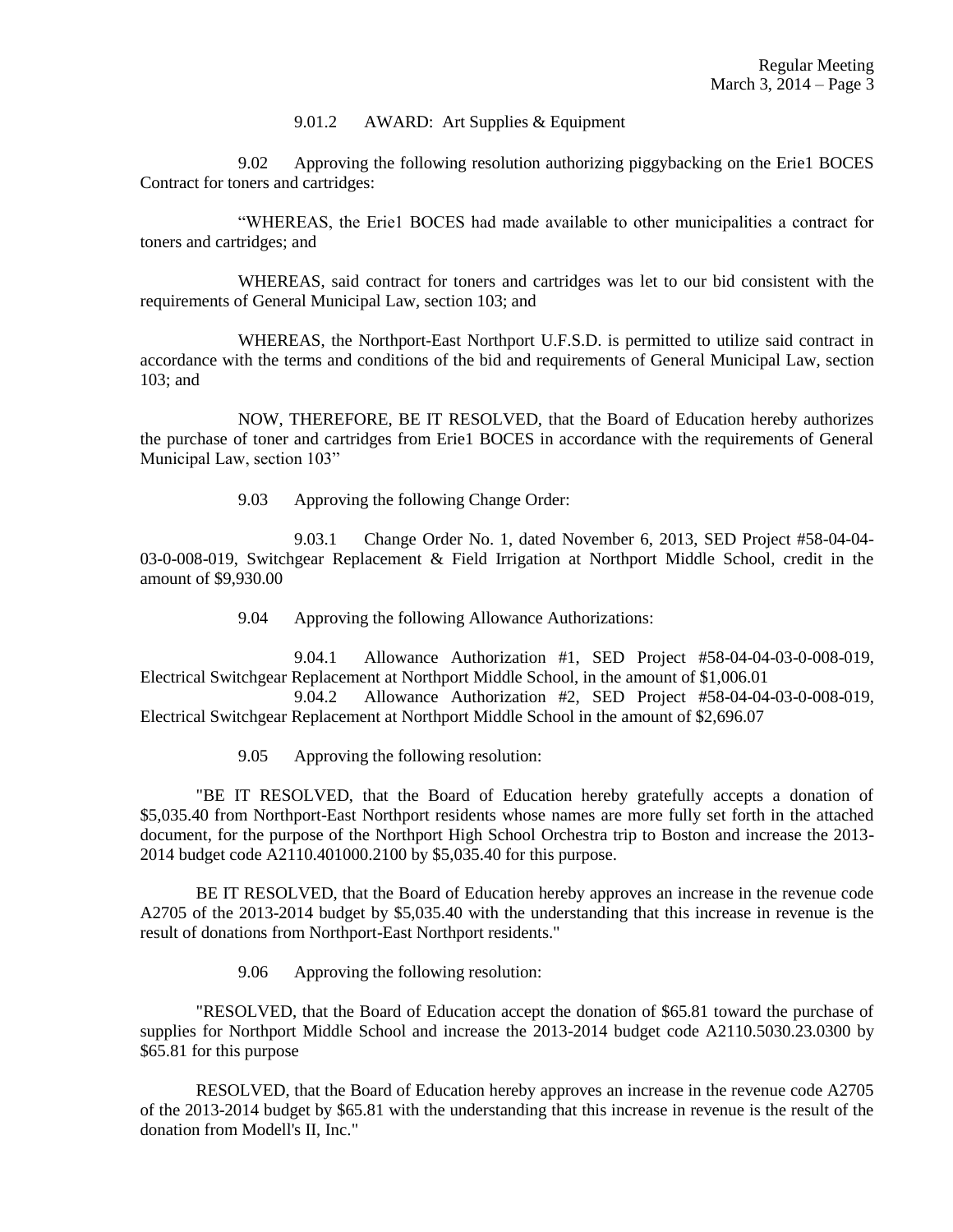9.07 Approving the following resolution:

"BE IT RESOLVED, that the Board of Education hereby gratefully accepts a donation of \$625 from Northport-East Northport residents whose names are more fully set forth in the attached document, for the purposes of covering the cost of alternative Greenkill field trips for Northport Middle School Students, and increase the 2013-2014 budget code A2110.4161.23.2903 by \$625 for this purpose.

BE IT RESOLVED, that the Board of Education hereby approves an increase in the revenue code A2705 of the 2013-2014 budget by \$625 with the understanding that this increase in revenue is the result of donations from Northport-East Northport residents."

9.08 Approving the following resolution:

"RESOLVED, that the Board of Education accept the donation of \$200.26 toward the purchase of cards and board games for students to use during recess at Pulaski Road Elementary School and increase the 2013-2014 budget code A2110.5030.16.0200 by \$200.26 for this purpose.

RESOLVED, that the Board of Education hereby approves an increase in the revenue code A2705 of the 2013-2014 budget by \$200.26 with the understanding that this increase in revenue is the result of a donation from Eagle Scout and former Pulaski student, John Paul Stevenson."

9.09 Approving the following donation to the District:

9.09.1 \$25.00 from Mr. and Mrs. Charles Bernroth in memory of Katherine DelGuidice to the Lt. Commander Christopher Tragna Memorial Scholarship

9.10 Approving an Agreement between the Northport-East Northport Union Free School District and Suffolk County Vanderbilt Mansion, Museum and Planetarium (BAS, Reservation #10166700)

9.11 Approving an Agreement between the Northport-East Northport Union Free School District and Suffolk County Vanderbilt Mansion, Museum and Planetarium (BAS, Reservation #10166699)

9.12 Approving an Agreement between the Northport-East Northport Union Free School District and Suffolk County Vanderbilt Mansion, Museum and Planetarium (FAS, Reservation #10148353)

9.13 Approving a Service Agreement 4201 School between the Northport-East Northport Union Free School District and the Henry Viscardi School (Spec. Ed.)

9.14 Approving a 2013-2014 Agreement between the Northport-East Northport Union Free School District and Fusion Academy

9.15 Approving a 2013-2014 Agreement between the Northport-East Northport Union Free School District and Ferncliff Manor

9.16 Authorizing the Board President to sign a contract with the following school districts to provide health services for Northport-East Northport students attending schools in that district during the 2013-2014 school year:

9.16.1 Patchogue-Medford Union Free School District, one (1) student attending Sappo School @ \$755.36, totaling \$755.36.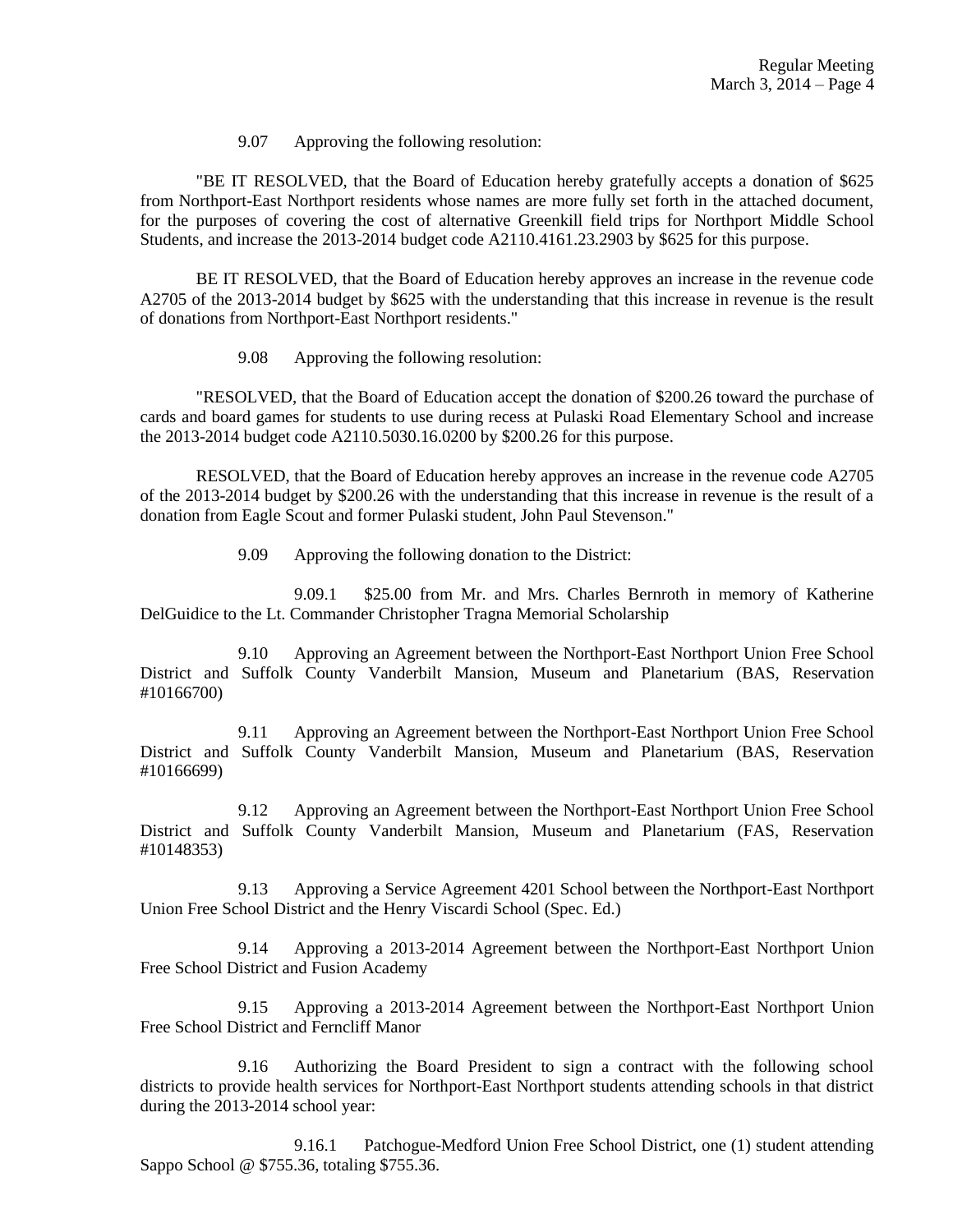9.17 Approving a 2013-2014 Special Education Services Contract between the Board of Education of the Northport-East Northport Union Free School District and the Board of Education of the Half Hollow Hills Central School District (Spec. Ed.)

9.18 Approving a 2013-2014 Special Education Services Contract between the Board of Education of the Northport-East Northport Union Free School District and the Board of Education of the Huntington Union Free School District (Spec. Ed.)

9.19 Approving Claims Auditor's Report for Warrants and Schedule of Claims for payments dated:

December 6, 2013 (Payroll Trust & Agency Warrant), December 16, 2013 (Accounts Payable Warrant), December 20, 2013 (Payroll Trust & Agency Warrant), December 20, 2013 (Accounts Payable Warrant), December 2013 (Claims Audit Report)

9.20 Approving Claims Auditor's Report – Payroll Audit for the Payroll Distribution/Audit dated December 6, 2013 (NHS)

9.21 Approving Treasurer's Report and Monthly Summary of Receipts and Disbursements:

9.21.1 Treasurer's Report for the period December 1, 2013 through December

9.21.2 Monthly Summary of Receipts and Disbursements for the month ending December 31, 2013

9.22 Approving the Schedule of Investments as of December 31, 2013

9.23 Approving the Collateral Schedule as of December 31, 2013

31, 2013

9.24 Approving the Bank Reconciliation Report for the Month ended December 31, 2013

9.25 Approving Projected Cash Flow Statement for the year ending 2013-2014, Actual Data July 1, 2013 – December 31, 2013, Estimated Data January 1, 2014 – June 30, 2014

9.26 Approving Monthly Revenue and Budget Status Report – Capital Fund for the period July 1, 2013 – December 31, 2013

9.27 Approving Monthly Revenue and Budget Status Report – Special Aid Fund for the period July 1, 2013 – December 31, 2013

9.28 Approving Monthly Revenue and Budget Status Report – School Lunch Fund for the period July 1, 2013 – December 31, 2013

9.29 Approving Monthly Revenue and Budget Status Report – General Fund for the period July 1, 2013 – December 31, 2013

9.30 Approving School Lunch Profit and Loss Statement for the month ending December 31, 2013

9.31 Approving Quarterly Trial Balance Reports – All Funds for the period October 1, 2013 – December 31, 2013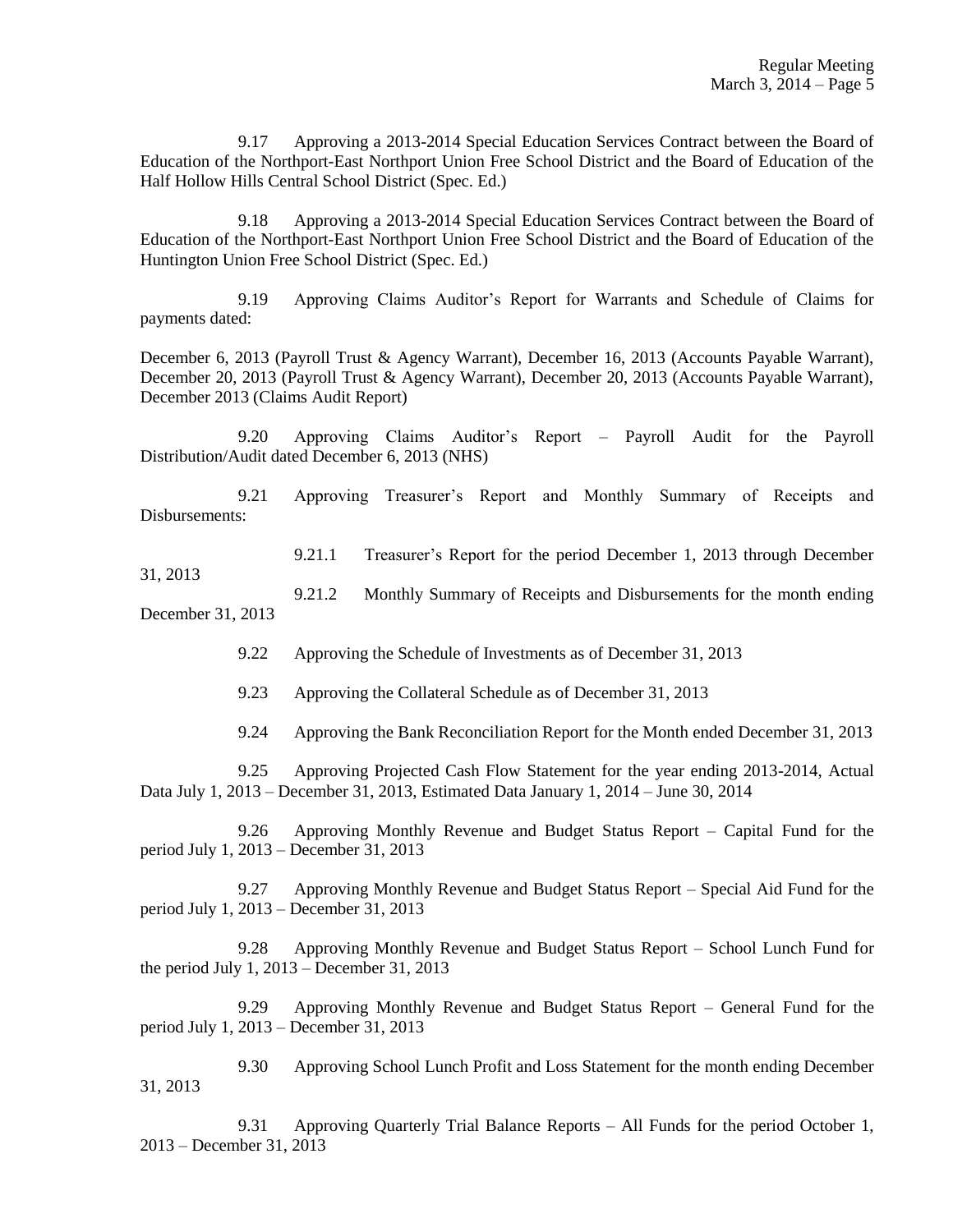9.32 Approving Quarterly Budget Transfer Report for the period October 1, 2013 – December 31, 2013

9.33 Authorizing the administration to survey the community to determine the extent of need for a school breakfast program for the 2014-2015 school year

9.34 Approving the 2013-2014 estimated non-resident tuition charges and the 2012-2013 actual non-resident tuition charges, identifying the amounts that will be charged to other school districts for any of their students who are enrolled in our District

9.35 Approving the following Student Activity Account Reports for October 1, 2013 – December 31, 2013

- 9.35.1 Northport High School
- 9.35.2 East Northport Middle School
- 9.35.3 Northport Middle School
- 9.36 Approving Transfer of General Fund Appropriations in the 2013-2014 budget.

Vote on Trustee Badanes motion to approve all items under 8. and 9., including the revised page 7 to item 8.01 – Personnel Actions Report was unanimously carried.

#### 10. SUPERINTENDENT' REPORT – FOR INFORMATION ONLY

- 10.01 Schedule H Use of Facilities
- 10.02 Nominations for Western Suffolk BOCES Board of Education

10.02.1 Letter from Mrs. Joan Johnson, District Clerk, Western Suffolk BOCES, re: Nominations for Western Suffolk BOCES Board of Education

### 11. UNFINISHED BUSINESS

11.01 Dr. McDermott, stated that there is a plan in place if students needed to be relocated from their home school for any reason. The District's priority is the safe relocation of every student. Dr. McDermott noted that it was a district-wide effort to relocate the Northport Middle School students.

Mr. Tony Resca, Superintendent of Buildings and Grounds, stated that there was a partial power outage before 8:00 a.m. at Northport Middle School and he was informed by the custodian that the school lost a phase. PSE&G was contacted and the power outage was located on the pole.

There was a discussion regarding instructional time with the problems at Northport Middle School and the condition of the building.

11.02 The Board requested that the letter to Commissioner King regarding transmission of confidential and sensitive student data be placed on the March  $10<sup>th</sup>$  agenda.

### 12. NEW BUSINESS - reordered

### 13. ADJOURNMENT

Motion was made by Trustee Sabia, seconded by Trustee Rapiejko, to adjourn the meeting.

Unanimously carried.